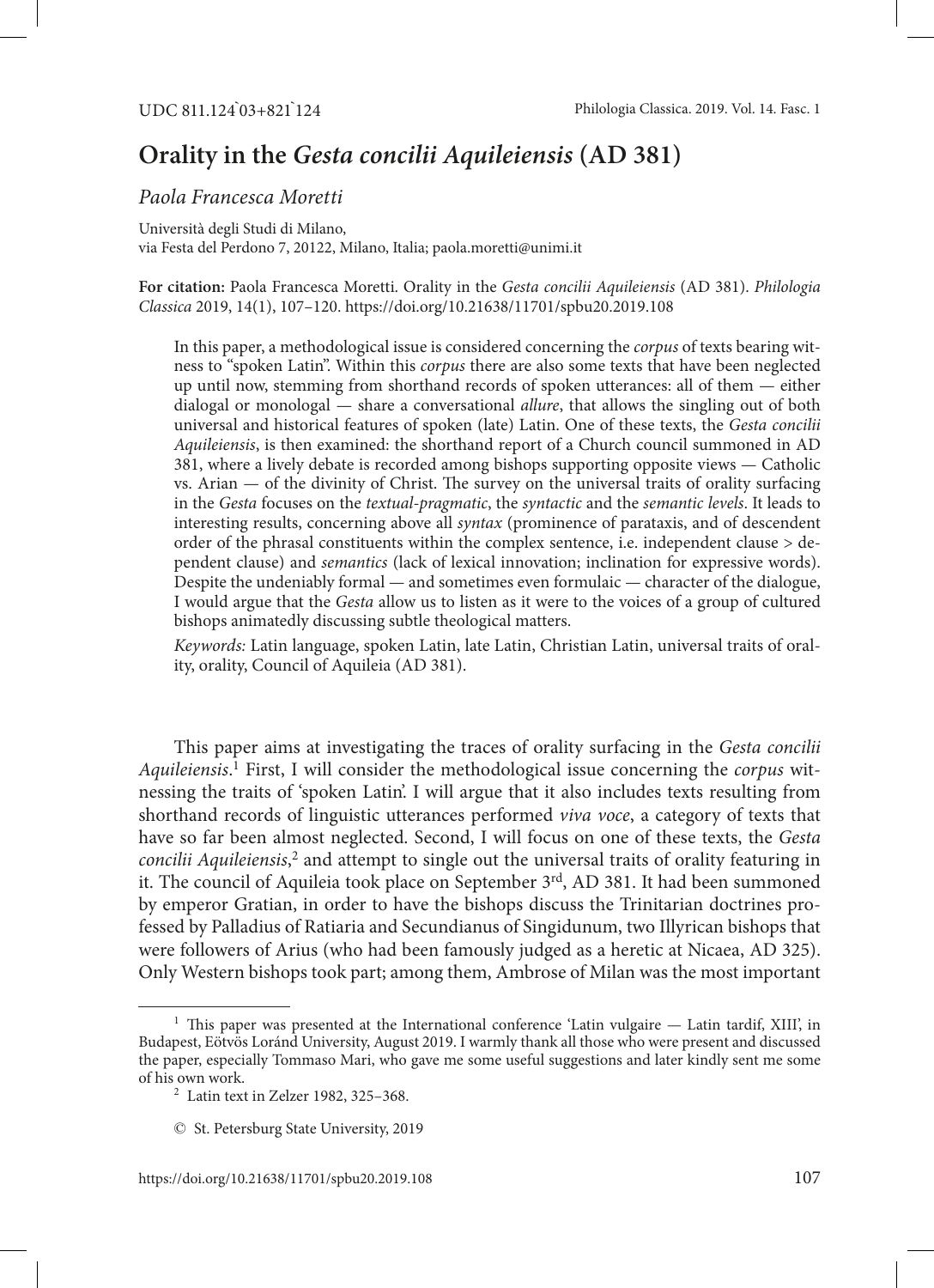speaker on behalf of the Catholic party, that endorsed the Nicene creed. In the *Gesta* a lively debate is recorded, involving speakers who supported opposite views on the divinity of Christ.

# **1. Shorthand records of 'spoken Latin'3**

Spoken utterances of any language can be recorded even through a written medium: as a matter of fact, this "unimportance of the medium" in the search for oral varieties of a language was the methodological premise of Johann Baptist Hofmann's investigation of 'Lateinische Umgangssprache'.<sup>4</sup> Traces of orality can be preserved by any linguistic utterance as far as it reflects a 'langage de l'immédiat' (conceptional orality):<sup>5</sup> so much so that in the case of 'Korpus-Sprachen' we can catch a glimpse of their totally lost spoken varieties from written documents bearing witness to a 'parlé graphique'.6

Typologies of texts which are relevant thereof are listed by Wulf Österreicher:<sup>7</sup> texts written by illiterate or semi-literate people (Pompeii graffiti, *tabellae defixionum*), sometimes in bilingual environments (letters by Claudius Terentianus and Rustius Barbarus, from Graeco-Roman Egypt); informal writing by educated people (Cicero's letters); writings accommodated to the (low) skills of the intended addressee (Latin translations of the Bible); literary texts mimicking orality (Plautus, Petronius, Apuleius). A further category is mentioned by Österreicher (1998, 151): 'temoignages informels enregistrés… citations d'un langage informel, souvent grossier, que l'on a documenté', elsewhere referred to as 'passage au graphique d'un parlé spontané (procès verbaux, etc.)'.8 Österreicher doubtfully mentions a couple of examples: an *adclamatio* raised by the inhabitants of Rome against the Pope in 545 (recorded in the *Liber Pontificalis*) and the two *exempla* of *genus adtenuatum* that we read in *Rhet. Her.* 4, 62–66. To this category belong texts stemming from shorthand records of *viva voce* performances,<sup>9</sup> which promise a 'close approximation to a verbatim record'10.

Furthermore, if we tone down the adjectives 'informel' and 'spontanée' featuring in Österreicher's definitions, we will be able to enlarge the *corpus* of texts conceivably hosting fragments of authentic orality. Basically, I suggest that these kind of texts might be arranged into two groups. $11$ 

(a) Some belong to 'dialogal discourse', in that they record dialogues, featuring the voices of more than one speaker: among them, the *Gesta concilii Aquileiensis*, to which I

<sup>&</sup>lt;sup>3</sup> This will also be discussed in a separate article.<br><sup>4</sup> Ricottilli (2003, 23; 51) speaks of 'irrilevanza del medium'. The first German edition of the seminal book by Hofmann (Italian translation in Hofmann 2003) was published in 1926 (*Lateinische Umgangssprache*, Heidelberg, Carl Winter). 5 Conceptional orality applies to texts in which the 'allure linguistique de l'énoncé' is conceived of as

pertaining to a 'communication de l'immédiat', involving intimacy between the speakers, their co-presence in space and time, influence of emotion: Koch, Österreicher 2010, 584–588. 6 Koch, Österreicher 2010, 585.

<sup>7</sup> Österreicher 1998, 149–153.

<sup>8</sup> Koch, Österreicher 2010, 614.

<sup>9</sup> Hagendahl 1971 is still fundamental for the investigation of the role played in Latin antiquity by shorthand reports of orally performed speeches of any kind; see also Teitler 1985.<br> $^{10}$  Heath 2004, 263.

 $11$  I draw on the terminology prompted by Karoline Kroon (Kroon 1995, 108–115); see also Moretti 2018, 4–6.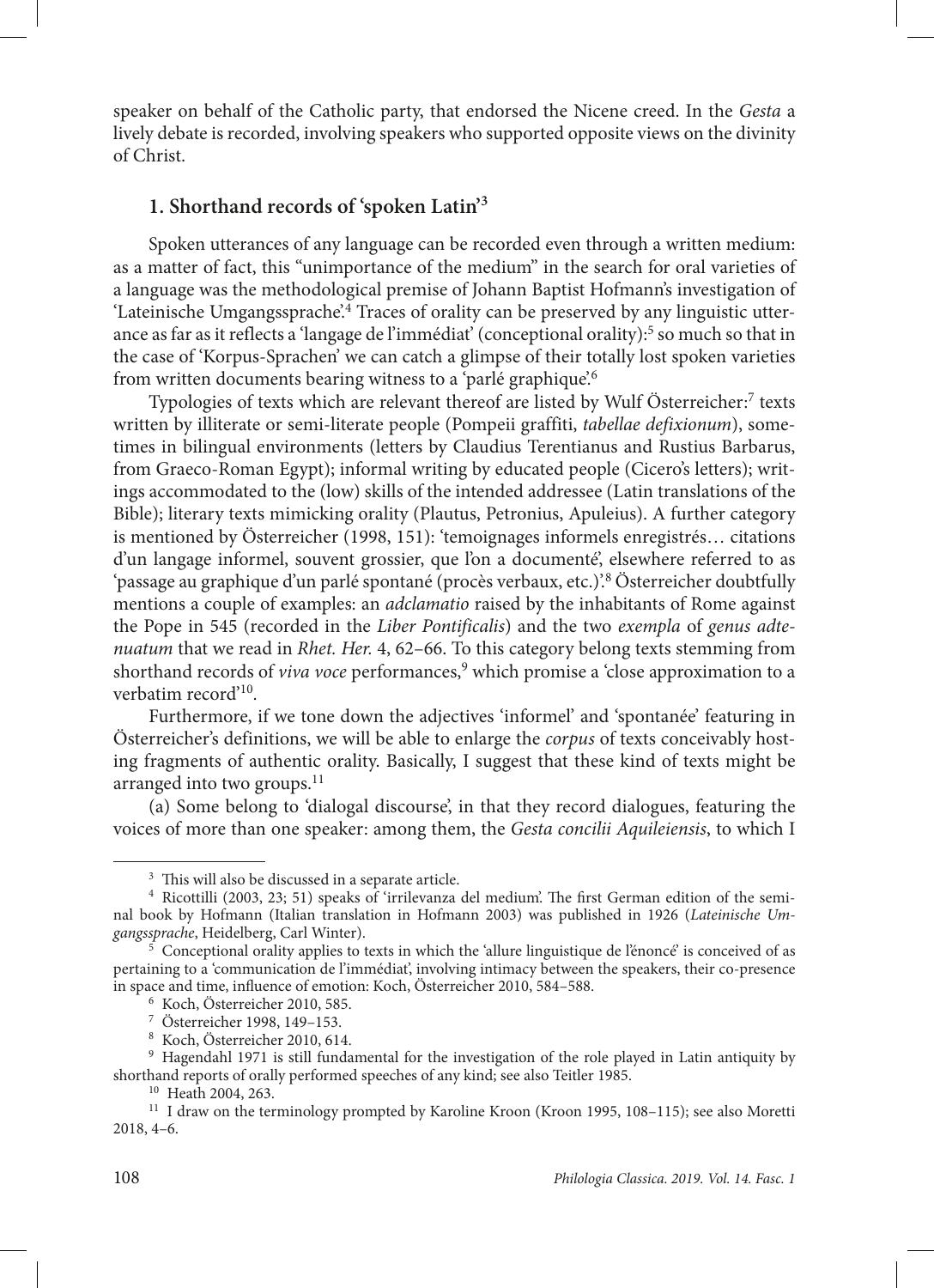shall return shortly; the *Gesta collationis Carthaginiensis*, a council featuring Augustine of Hippo and other Catholic bishops debating with their Donatist antagonists  $(AD 411)<sup>12</sup>$ the *Gesta senatus Romani de Theodosiano publicando*, the recording of the session during which the Theodosian Code was presented to the senate in Rome (AD 438);13 *verbatim*  reports of trials in the most ancient *Acta martyrum*. 14

(b) Others belong to 'monologal discourse', as they are uttered by one speaker, who sometimes gives the floor to  $a$  — real or fictitious — interlocutor: he does so either overtly, so that the 'monologal' discourse becomes 'dialogical monologal', or in a more implicit and indirect way, so that the 'monologal' discourse, although spoken by one (that is 'monological'), takes on some conversational features, becoming 'diaphonic' ('diaphonic monological monologal'). Two examples of 'monologal' discourse, partly 'dialogical' and partly 'diaphonic monological'  $-$  it just depends on the sections we examine  $-$  are three works by Ambrose of Milan (*Apologia David altera*, *Explanatio Symboli*, *De sacramentis*), stemming from records of homilies preached by the bishop,15 and the *Commentum in artem Donati* of the African grammarian Pompeius, consisting of reports of his grammar classes.16

## **2. The 'Gesta concilii Aquileiensis'**

At the beginning of September AD 381, a group of Western bishops came to Aquileia. Their gathering was formally presided over by the local bishop, Valerianus of Aquileia, but the discussion was actually lead by Ambrose of Milan. The purpose was to examine and to judge the doctrinal views of the two homaean  $-$  i.e. Arian  $-$  bishops Palladius and Secundianus, having them confronted with the core of Arius' doctrine: Christ would not share all God the Father's prerogatives, that is, his being eternal, good, wise, and true; rather, Christ, as 'son of God', would be inferior to God. After the first discussion, encompassing Palladius' trial, the bishop of Ratiaria was solemnly excommunicated by all the participants; then began Secundianus' trial, which is partially lost, as the *Gesta* break off abruptly.17

As McLynn puts it, 'the transcript of the  $[\,\ldots]$  debate defies categorization':<sup>18</sup> it appears a judicial trial, having Ambrose pursue decidedly his doctrinal allegations against the adversaries, who, besides defending their views, questioned the legitimacy of the council.19

The recording of that discussion, the proper *Gesta*, is preserved. In that they are an official report, the *Gesta* must be the result of an editing process similar to that which is

<sup>12</sup> Ed. Weidmann 2018. 13 Regrettably, these *Gesta* are only an epitome of the words spoken and of the *adclamationes* uttered on that occasion: cf. Atzeri 2008, 118; 147–151; 161 (the *Gesta* are published at 319–322): however, this text remains fundamental as it likewise bears witness to a 'formal' and officially codified spoken Latin.

 $^{14}$  As suggested by De Ste. Croix 1984, 17–22 in a paper dealing with the Graeco-Roman world (at  $23-24$ , he also hints at the recordings of Church councils).

<sup>&</sup>lt;sup>15</sup> See at least Visonà 2004, 61–65; 95; 132–133. The *Explanatio Symboli* will be dealt with in a separate

article.16 See Kaster 1988, 139–168; Pontani 2007, 207–210; Zago 2017, xcvii–xcix; Zago 2018.

<sup>17</sup> McLynn 1994, 124–137.

<sup>18</sup> McLynn 1994, 127.

<sup>&</sup>lt;sup>19</sup> Allegedly Gratian had summoned also the Eastern bishops, who were prevented from coming by Ambrose's maneuvers. On how, when, and by whom the bishops had been summoned to Aquileia, see Gryson 1980, 121–132.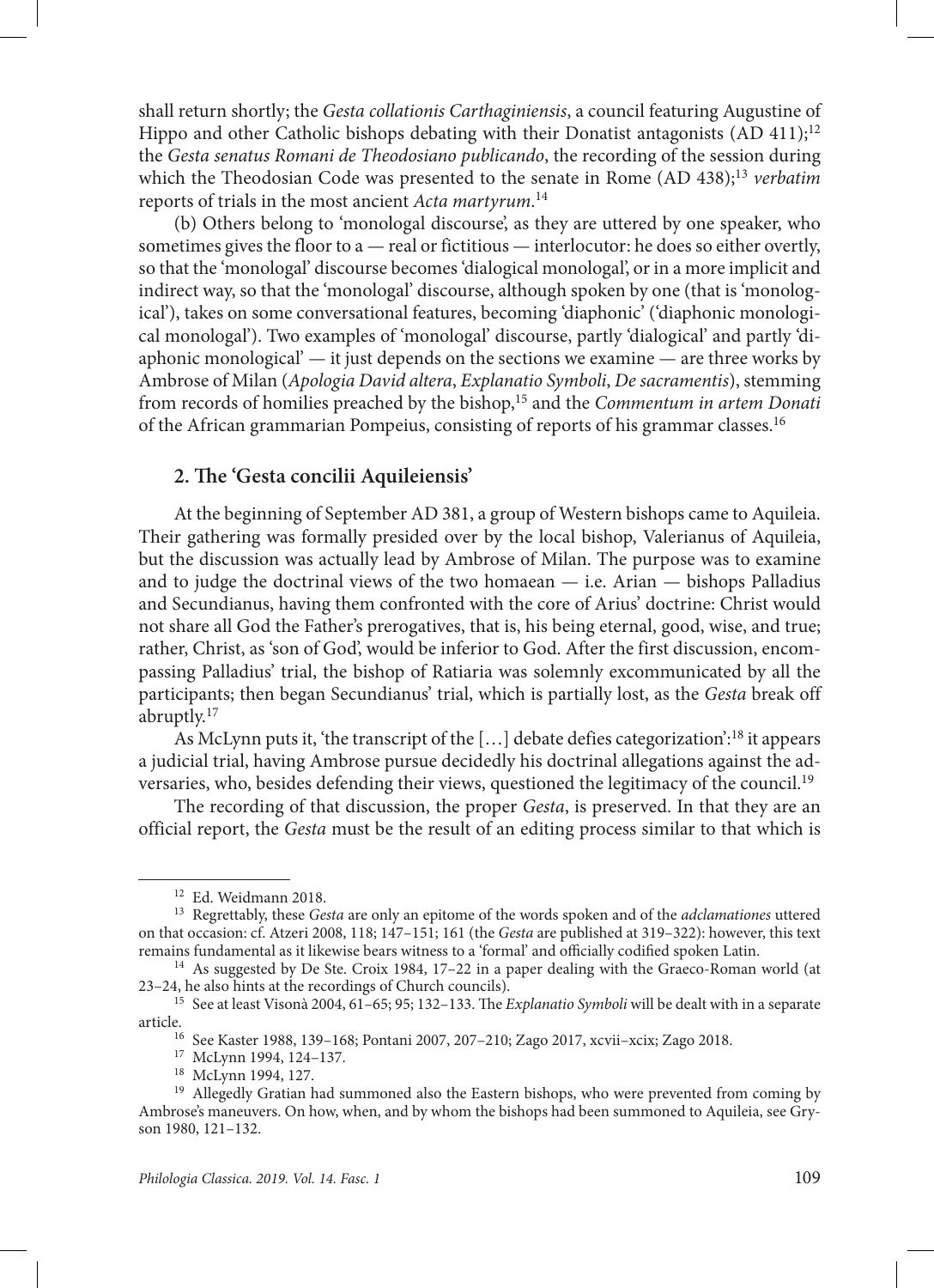described in the *Gesta collationis Carthaginiensis*: 20 shorthand record of the discussions (*notae*); transcription (*descriptio*) *in apices evidentes*; *emendatio*, followed by official approval (the speakers', the stenographers' and the judges' *recognitio*); publication (*editio*). As often mentioned by the speakers, also the *Gesta concilii Aquileiensis* are recorded by *exceptores*, chosen by both parties, their main task being to write down exactly each word as it was uttered:

(1) 34. *Palladius dixit: "Tu iudex es, tui exceptores hic sunt". Ambrosius episcopus dixit: "Scribant tui qui volunt".* 43. *Palladius dixit: "Non tibi respondeo, quia quaecumque ego dixi non sunt scripta; vestra tantummodo scribuntur verba, non vobis respondeo". … Palladius dixit: "Si vultis exceptores nostri veniant et sic totum excipiatur". Sabinus episcopus dixit: "Adducat suos exceptores".* 46. *Palladius dixit: "Exceptor vester et noster stent et omnia scribant". Valerianus episcopus dixit: "Iam quae dixisti et negasti scripta sunt omnia".* 51. *Palladius dixit: "Date auditores, veniant et ex utraque parte exceptores".*

Shorthand reports of 'dialogal discourse' seemingly should give an insight into the ancients' spoken language. In this respect, two further clarifications are needed.

First, the accurate editing process, besides exposing the text to omissions and falsifications, certainly involved slight ameliorative formal changes, whose impact on the original linguistic *facies* of the text is difficult to guess: as a matter of fact, in the reworking of the original records most of the spontaneous marks of oral delivery are likely to have been expunged or amended, whereas only the original 'overall syntactic structure of the sentence' and 'lexicon' are likely to have been preserved.<sup>21</sup>

Second, the linguistic *facies* of the *Gesta*, from the very beginning of their oral performance, belong to a careful linguistic register, $22$  and must contain many technical and formulaic elements.

Despite that, I assume that neither revision nor presence of technical or formulaic turns of phrase prevent them from being almost exact recordings of high register spoken Latin, which reflect the actual wording of the participants, and are therefore worthy of linguistic investigation. $23$ 

As regards our text, its linguistic reliability is perhaps shown also by comparison with some passages of the *Gesta* which are quoted in the so called *Scolia Maximini* (= *SM*), a commentary put together by a certain Maximinus,<sup>24</sup> and written on the margins surrounding the *Gesta* in the 5<sup>th</sup> century manuscript Paris. Lat. 8907 (ff. 336r-353v: the commentary reads on ff. 336r-349r). As we will see below, in some cases the author of the

<sup>20</sup> Illustrated by Lancel 1972, 337–353, 390–391; Teitler 1985, 5–15; Atzeri 2008, 88–97. On the *acta* of Greek Church councils, see Graumann 2018 (dealing with Chalcedon).

<sup>&</sup>lt;sup>21</sup> See the remarks by Mari, forthcoming, where even a comparison is made between the audio recording of a meeting of the UK House of Lords and its official shorthand report.

<sup>&</sup>lt;sup>22</sup> On 'careful' and 'casual speech', see Adams 2013, 6. On the *acta* of bishops' councils as bearing witness to 'careful speech', see Moretti 2018, 8–10.

<sup>23</sup> On the language of the *Gesta conlationis Carthaginiensis*, see Lancel 1972, 309–316 (oral traits), 321–327 (elements pertaining to the higher register, such as metrical and rhythmical *clausulae*); Pinkster 1998; Moretti 2018. For a comparable investigation of the Greek text of the *Acta concilii Chalcedoniensis*, see

<sup>&</sup>lt;sup>24</sup> Possibly, the Arian bishop who confronted Augustine in 427/428, a debate recorded in the *Collatio cum Maximino Arianorum episcopo* (cf. Gryson 1980, 63–79). See also Zelzer 1987, cliii (and n. 10), clvi–clvii, who dates Maximinus' writing from after AD 438.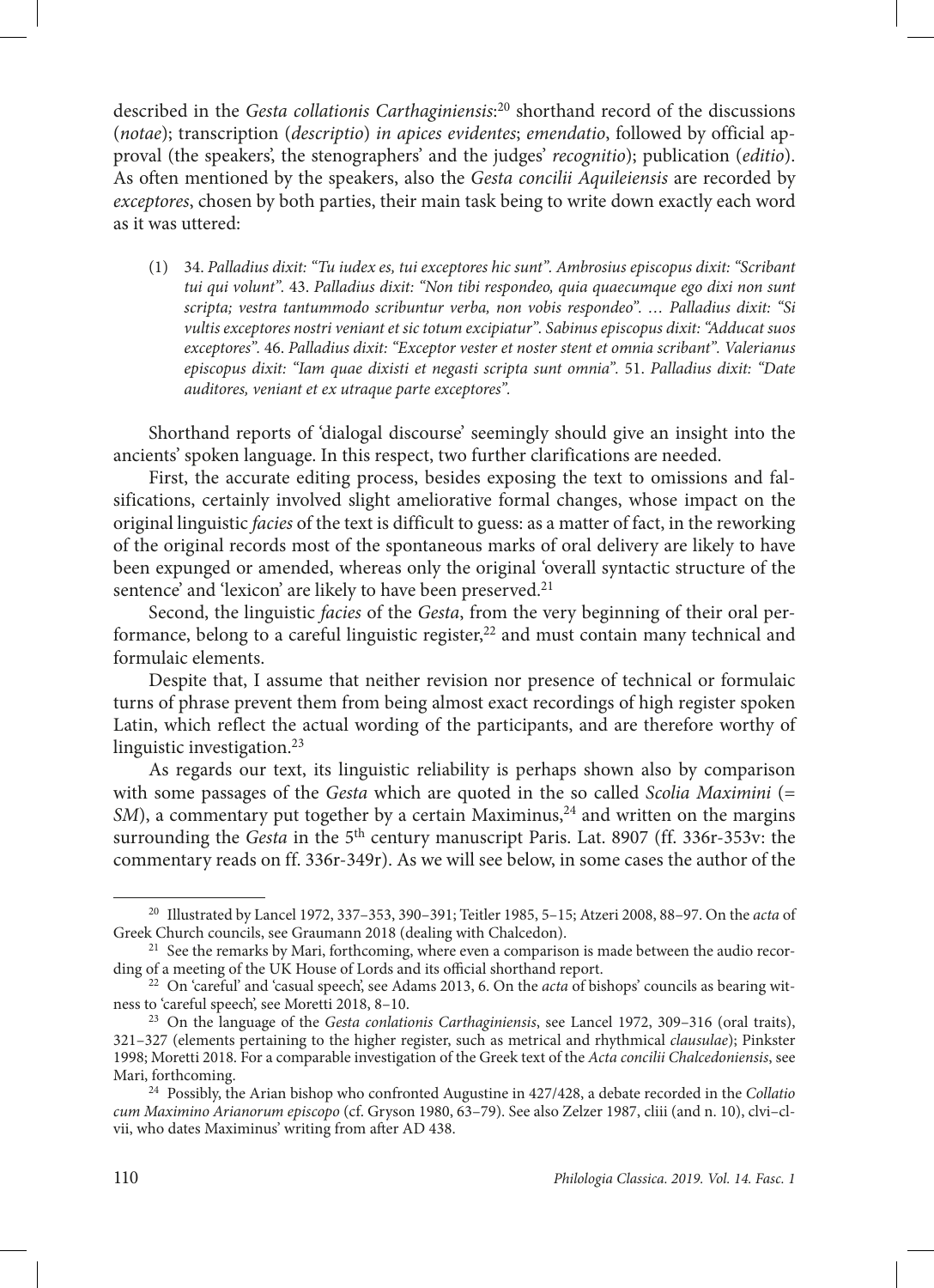scolia quotes and comments upon a "better" text, that is not found in any of the surviving manuscripts of the *Gesta*. 25 Obviously, it would be haphazard, although tempting, to speak of an 'Arian' version of the *Gesta*, also owing to the poor number of Maximinus' quotations;<sup>26</sup> however, we might think that Maximinus, whilst commenting on the text, slightly amended it, even for the sake of clarity, deleting some oral elements.

In what follows, I will point out some universal oral traits which are found in the *Gesta*. 27 Relevant passages of the text illustrating each phenomenon will be quoted, drawn from all the participants' speeches; the French and/or the Italian translations are added in square brackets, whenever they help elucidate the orality of the Latin text.<sup>28</sup> Moreover, when statistical data are presented, they will result from the comparison between a sample of words spoken by bishop Ambrose during the council  $(971 \text{ words})^{29}$  and another text, which presumably bears witness to a formal register of 'written Latin': an official epistolary account of the council addressed to emperors Gratian, Valentinian, and Theodosius by Ambrose and the other bishops in September 381, which was circulated together with the *Gesta* (*epist.* 2: 976 words).30

#### **2.1. The textual-pragmatic level**

As for the universal traits of orality, the elements pertaining to the textual-pragmatic level are only scantily attested, perhaps because they do not usually escape an accurate revision: this is true, e.g., for discourse structuring particles (opening or closing or turn-taking markers).

A typical example is offered by *et*, which in oral passages may work as a turn-taking particle, rather than as a syntactic coordinating one:<sup>31</sup>

- (2.a) 25. *Palladius dixit: "Status divinus immortalis est".* [a cunning answer, by means of which Palladius avoids asserting overtly Christ's immortality] *Ambrosius episcopus dixit: "Astute et* [= *etiam*] *hoc, ut de dei filio nihil exprimas evidenter, et ego dico: Immortalitatem habet dei filius secundum divinitatem, aut nega quia habet immortalitatem".*
- (2.b) 39–40. *Ambrosius episcopus dixit: "Subiectus secundum carnis rationem. Cetera et ipse meministi quia legisti: 'Nemo venit ad me nisi quem pater attraxerit'". Sabinus episcopus dixit: "Dicat si secundum divinitatem subiectus est patri an secundum incarnationem". Palladius dixit: "Ergo pater maior est". Ambrosius episcopus dixit: "Et alibi scriptum est: 'Fidelis deus per quem vocati estis in communionem fili eius'"*.
- (2.c) 69. *Eusebius episcopus dixit: "Hoc Fotinus non negat, hoc Sabellius confitetur". Ambrosius episcopus dixit: "Et qui hoc non confitetur iure damnatur, ac per hoc saepe <te> convenio licet cavillando negaveris veritatem".*

<sup>25</sup> Gryson 1980, 54–58. 26 They preserve about 1/4 of the surviving *Gesta*. 27 Cf. Koch, Österreicher 2010, 591–601. Koch 1998 examines the freedmen's speeches in Petronius

as a sample of spoken Latin.<br><sup>28</sup> Both the Italian and the French translations I will refer to (Banterle 1988, 349–393; Gryson 1980, 330–383) rely on Zelzer's critical text and apparatus, which was shared with Gryson by the Austrian scholar before publication (cf. Gryson 1980, 57 n. 1).

<sup>&</sup>lt;sup>29</sup> Chapters 1 to 32. Biblical quotations are ruled out.  $30$  Ed. Zelzer 1982, 316–325.

<sup>31</sup> Koch 1998, 128–129.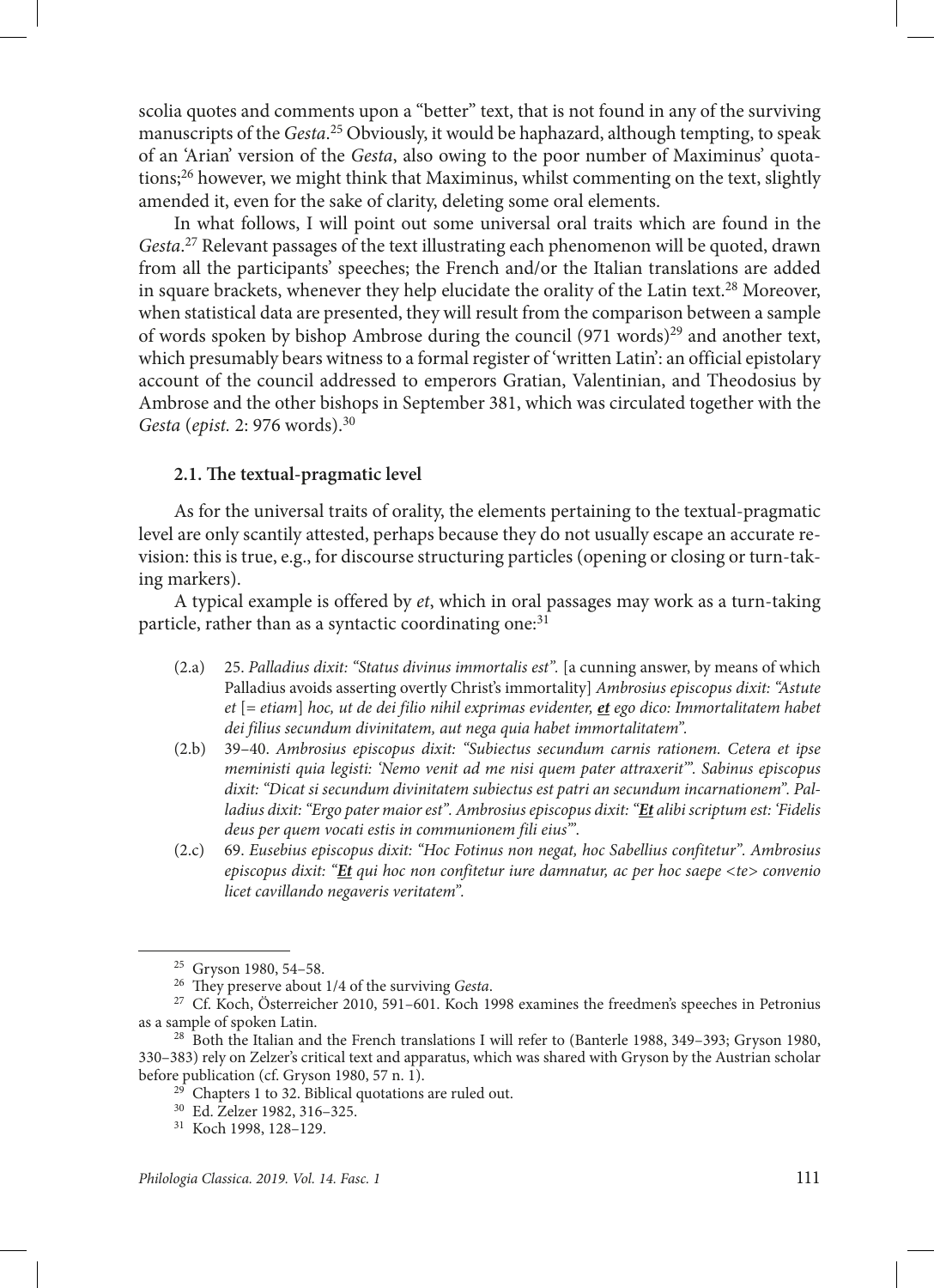Also other particles, such as *ergo* (which furthermore looks like a linguistic tic in Ambrose's spontaneous speaking)<sup>32</sup> and *igitur*, might be used as structuring devices. What is remarkable are the translators' hesitations between rewording and omitting them, which would not be easily accounted for if *ergo/igitur* had their most common logical conclusive meaning:

- (3.a) 12. *Ambrosius episcopus dixit: "… Dicitis quod Arrium <non> sequamini. Hodie aperta debet esse sententia: aut condemna illum aut astrue quibus vis lectionibus". Et adiecit: "Ergo iuxta epistulam Arri Christus dei filius non est sempiternus?*
- (3.b) 41. *Ambrosius episcopus dixit: "Dicat quia non secundum divinitatem apostolus dixit subiectum sed secundum carnem; scriptum est enim: 'Humiliavit semetipsum factus obaudiens usque ad mortem'. In quo ergo mortem gustavit?"* [Banterle omits *ergo*: 'In che cosa sperimentò la morte?'] *Palladius dixit: "Qui<a> se humiliavit".*
- (4) 16. *Felix episcopus et legatus dixit: "Si qui filium dei negaverit sempiternum et coaeternum negaverit, non solus ego legatus totius provinciae Africanae damno, sed et cunctus chorus sacerdotalis qui ad hunc coitum me sanctissimum misit etiam ipse ante damnavit". Anemi*us episcopus dixit: "Caput Illyrici non nisi civitas est Sirmiensis, ego *igitur* [Gryson omits *igitur*: 'et je suis'] *episcopus illius civitatis sum. Eum qui non confitetur filium dei aeternum et coaeternum patri quod est sempiternum anathema dico, sed etiam is qui idem non confitetur".*

Markers of correction, depending on insufficient discourse planning, are quite rare:<sup>33</sup>

(5) 50. *Ambrosius episcopus dixit: "Damna impietatem Arri". Cumque reticeret Palladius, Eusebius episcopus dixit: "Superfluis immoramur. Tot impietates Arri Palladius noluit condemnare, immo potius asserendo confessus est. Hunc qui non damnat similis illius est et haereticus iure dicendus est".*

As far as I could ascertain, modal particles, phatic contact markers, and interjections do not feature in our text.

## **2.2. The syntactic level**

The syntactic level turns out to be quite interesting.

Admittedly, spoken language usually prefers parataxis and opts for independent clauses preceding dependent ones in hypotactic constructs ('ordine discendente', i.e. descendent order, as Durante puts it): this is accounted for in light of the ordering principle 'base, sviluppo, sviluppo...' which tends to shape oral syntactic structures.<sup>34</sup>

<sup>32</sup> As shown by *sacr.* (Mohrmann 1976, 111, 114, 118) and *expl. symb.* (Moretti forthcoming). In the *Gesta* it occurs 16 times in Ambrose's spoken words. Another tic of Ambrose's idiolect is perhaps *ac per hoc*, to which I shall return below.

<sup>33</sup> Cf. Koch 1998, 131.

<sup>34</sup> Durante 1985, 54–55: 'Data una sequenza di enunciati, il primo convoglia una informazione che o è virtualmente autosufficiente, oppure configura una premessa che richiede continuazione. In entrambi i casi la funzione che compete al primo enunciato può essere definita col termine di base. L'enunciato successivo si aggancia al dato prioritario apportando nel primo caso una informazione aggiuntiva, e nel secondo caso integrando la linea semantica: chiamerò questa diversa funzione col termine di sviluppo. […] Possiamo schematizzare questo semplicissimo principio organizzativo nella formula: base, sviluppo, sviluppo… […]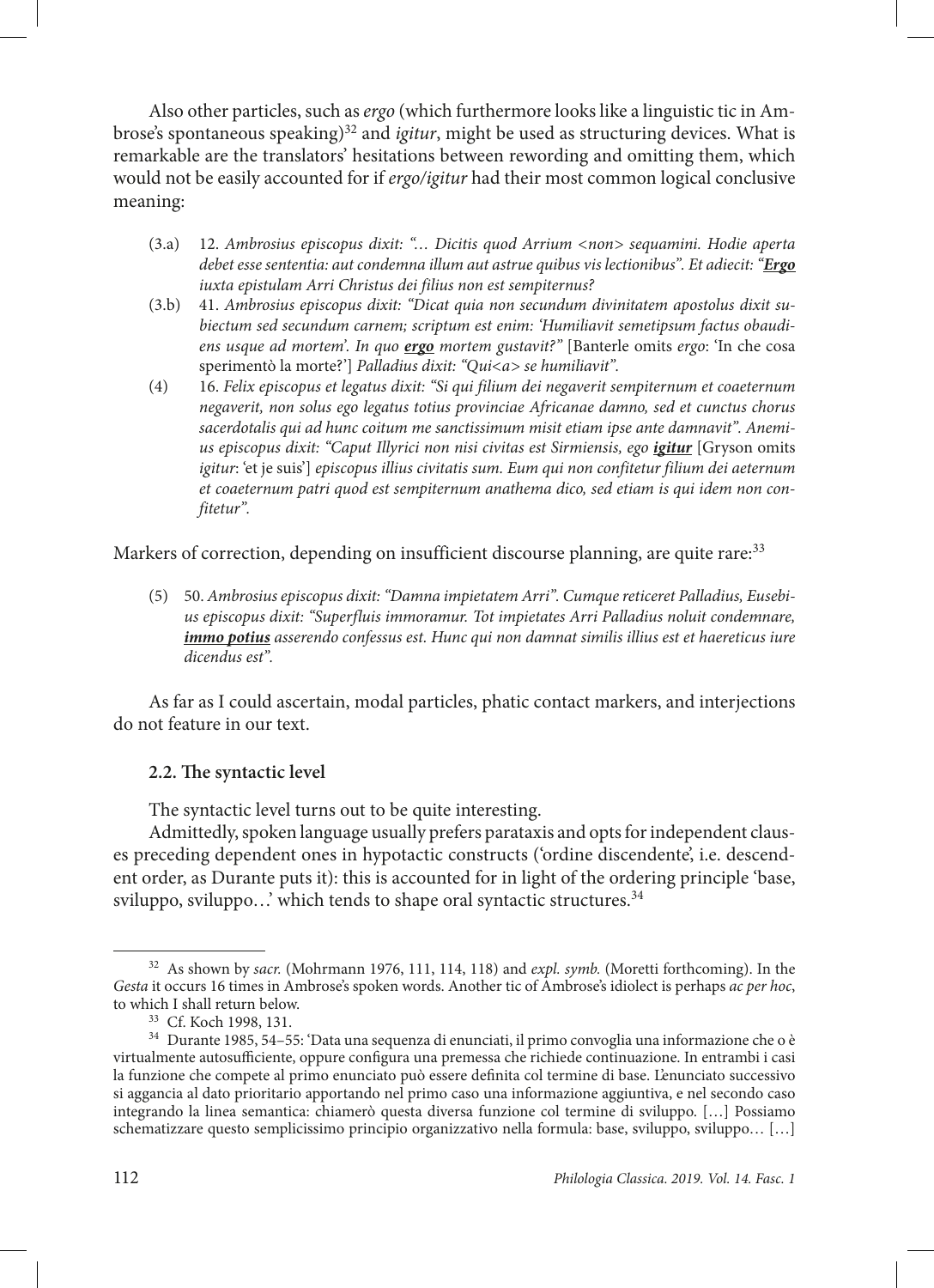As regards the proportion between parataxis and hypotaxis, the impression one gets at a glance is that parataxis is prominent, independent clauses significantly outnumbering dependent ones. This is consistent with the 'statut problématique de l'hypotaxe' in spoken languages.<sup>35</sup> The figures are quite meaningful, and the difference between Ambrose's spoken words and *epist.* 2 is apparent:

|          | indep./dep. clauses | <i>ratio</i> indep./dep. clauses | max>min length | average length |
|----------|---------------------|----------------------------------|----------------|----------------|
| Ambrose  | 141/85              | 1:0.6                            | 58 > 1         | 8.7            |
| epist. 2 | 55/101              | 1:1.8                            | 73 > 4         | 28.7           |

*Table 1.* **Independent and dependent clauses**

In the words spoken by Ambrose the *ratio* independent/dependent clauses shows a clear prominence of the former over the latter, and clauses are often rather short: their average length is about 8.7 words. On the contrary, in the words written by the bishops the *ratio* independent/dependent clauses shows a prominence of dependent clauses, and clauses are often long: their average length is 28.7 words.

Sentence average length is no doubt a far-reaching feature. As a matter of fact, in the *Gesta* we find many examples of long sentences made up by coordinate clauses following one another per asyndeton, and of lively dialogue-strings, consisting of short clauses:

- (6.a) 11. *Ambrosius episcopus dixit: "Sequestrata sit causa orientalium, sententiam tuam hodie quaero. Arri tibi epistula lecta est; soles te Arrianum negare: aut damna hodie Arrium aut defende".*
- (6.b) 20. *Ambrosius episcopus dixit: "Iohannes dixit in epistula sua: 'Hic est deus verus', nega hoc".*
- (6.c) 26. *Ambrosius episcopus dixit: "Ergo male dixit Arrius, cum etiam filius dei habet immortalitatem secundum divinitatem". Et adiecit: "Bene dixit an male?" Palladius dixit: "Non consentio". Ambrosius episcopus dixit: "Cui non consentis? Anathema illi qui non explicat fidei libertatem". Omnes episcopi dixerunt: "Anathema". Palladius dixit: "Dicite quod vultis; eius est divinitas immortalis". Ambrosius episcopus dixit: "Cuius? Patris an et fili?" Et adiecit: "Multas impietates congessit Arrius, ad alia transeamus".*
- (6.d) 48. *Palladius dixit: "Cum impietatis te argui, te iudice non utor, transgressor es". Sabinus episcopus dixit: "Quas impietates obicias fratri nostro et consacerdoti Ambrosio dicito". Palladius dixit: "Iam vobis dixi, pleno concilio respondeo et praesentibus auditoribus".*
- (6.e) 49–50. *Valerianus episcopus dixit: "Nolite multum adigere Palladium, non potest vera nostra simpliciter confiteri; ipsius enim conscientia duplici blasfemia confusa est, nam a Fotinianis est ordinatus et cum ipsis est damnatus et nunc plenius damnabitur". Palladius dixit: "Hoc proba". Sabinus episcopus dixit: "Nec aliter poterat Christum verum <deum> negare nisi auctores suos sequeretur". Ambrosius episcopus dixit: "Obiecisti me esse impium, hoc proba". Palladius dixit: "Expositionem nostram afferimus, cum attulerimus, tunc disputatio habebitur". Ambrosius episcopus dixit: "Damna impietatem Arri".*

Chiamerò questo tipo di articolazione sintattica col termine di ordine discendente'. See also Koch, Österreicher 2010, 598 (drawing on Durante); Koch 1998, 135–137.

<sup>35</sup> Koch 1998, 135.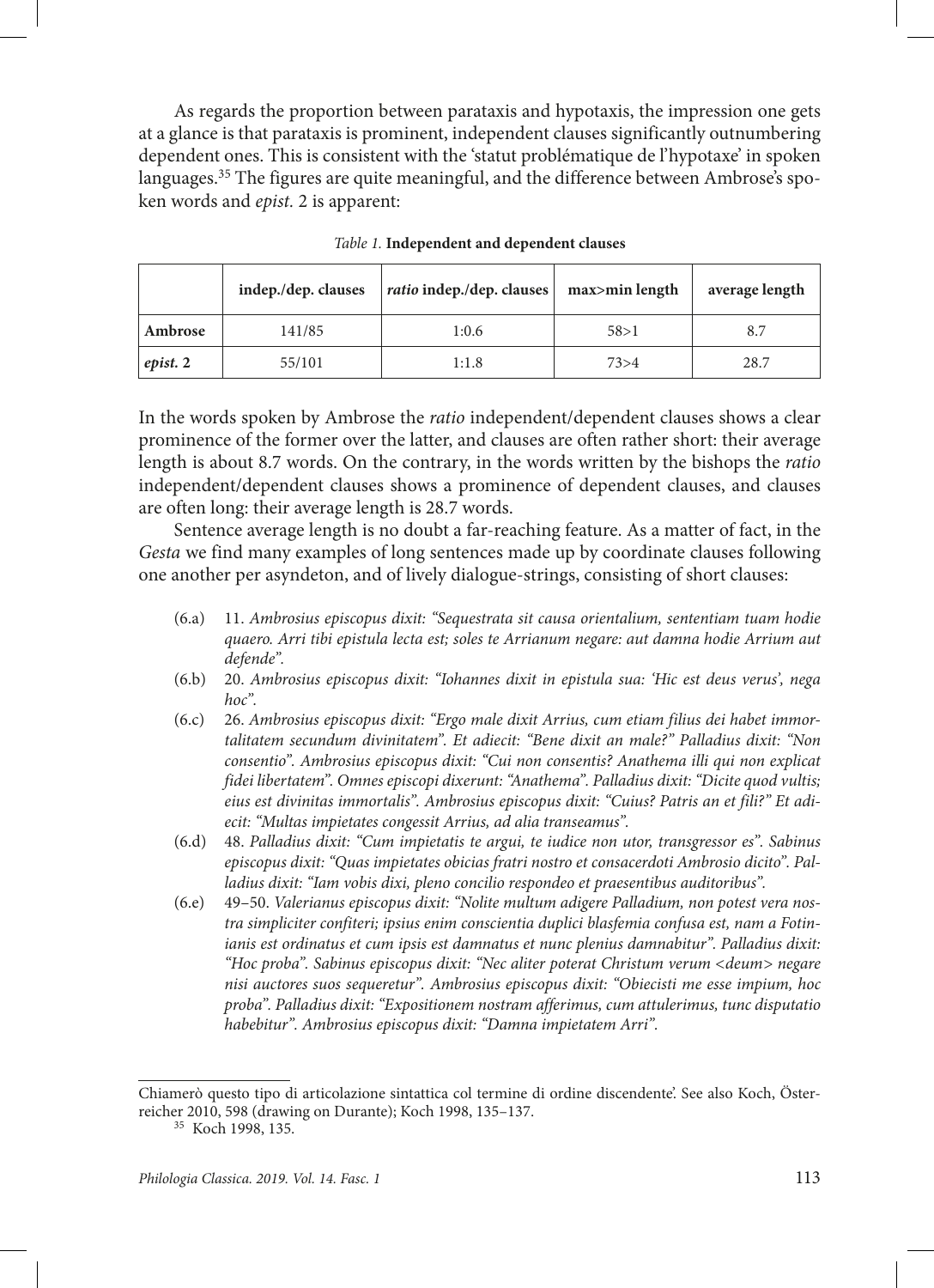As for the order of sentences within the period, in the sample of spoken Latin we would expect the descendent order (independent clause > dependent clause) to be prominent, according to the already mentioned principle of 'base, sviluppo, sviluppo…'. However, the descendent order significantly prevails in both samples: it is found in 79 examples (out of 101) in the bishops' epistle (78.2%), and in 60 examples (out of 85) in Ambrose's speeches (70.5%). Furthermore, it should be remarked that anteposition of causal, temporal, conditional, and (in Latin) *cum* clauses, results in semantic (although not syntactic) descendent order, because time, condition, and cause work as semantic 'base', whose 'sviluppo' is the main clause, that is accordingly postposed.<sup>36</sup> The prominence of descending order in both texts might be deemed to be typical of late Latin as a whole, as parallel to the trend from from left- to right-branching structures (SOV to SVO) involving word-order.37

Moreover, sometimes preposing of a dependent clause can be explained in pragmatic terms, as the topicalization of (phrasal) contrastive focus constituents, $38$  especially in highly conversational strings of text, that mirror the lively debate among the bishops:

- (7.a) 23. *Palladius dixit: "Et ego vos quod interrogavi respondere noluistis".*
- (7.b) 34. *Palladius dixit: "Ego quae interrogo non respondetis?".*
- (7.c) 42. *Palladius dixit: "Mandavi ut sederetis ut arguerem vos; quare subrepsistis imperatori? Ut concilium plenum non esset, obrepsistis".*

Topicalization might also involve noun contrastive focus constituents (8). It is definitely not by chance that words referring to the crucial issue which is debated — the definition of Christ as *verus Deus* — are topicalized:

- (8.a) 17. *Ambrosius episcopus dixit: "Et in hoc damna eum qui negat filium deum verum. Cum enim ipse sit veritas, quemadmodum non est deus verus?" Et adiecit: "Quid ad hoc?" Palladius dixit: "Filium verum qui non dicit?".*
- (8.b) 66. *Ambrosius episcopus dixit: "Verum deum dicis?" Secundianus dixit: "Verum unigenitum filium qui negat verum filium dei?".*
- (8.c) 20. *Cumque Palladius reticeret, Ambrosius episcopus dixit: "Solum verum filium dei qui dicit et non vult dicere deum verum, videtur negare".*
- (8.d) 28. *Eusebius episcopus dixit: "Etiam Secundianus ad hoc respondeat". Cumque Secundianus reticeret, Ambrosius episcopus dixit: "Quia tacet, integrum vult habere iudicium". Et adiecit: "Solum patrem bonum cum dicit, filium confessus est an negavit?".*
- (8.e) 30. *Ambrosius episcopus dixit: "Vides ergo quia Christum bonum filium, non bonum deum dicis, quod a te quaeritur". Et adiecit: "Bonum deum filium dei qui non confitetur, anathema".*

Moreover, a remarkable merge of pragmatically determined orality and fixed formulas is found in the section containing the Catholic bishops' *sententiae* of condemnation (54–64).39 Iustus' *sententia* (9.a) shows the formulaic template as consisting of: Accusative of the direct object (topicalized focus) + relative clause, justifying the condemnation + *damnandum censeo* (and tantamount formulas). In Constantius' long *sententia* (9.b) the

<sup>36</sup> Durante 1985, 55–56; Koch 1998, 137; Koch, Österreicher 2010, 598.

<sup>&</sup>lt;sup>37</sup> On Latin word order, see Bauer 2009; the parallel between syntactic micro- and macro-structures is underscored in Durante 1983, 63.

<sup>38</sup> Gundel, Fretheim 2006. A similar phenomenon is examined in Pinkster 1998.

<sup>39</sup> See also Pinkster 1998.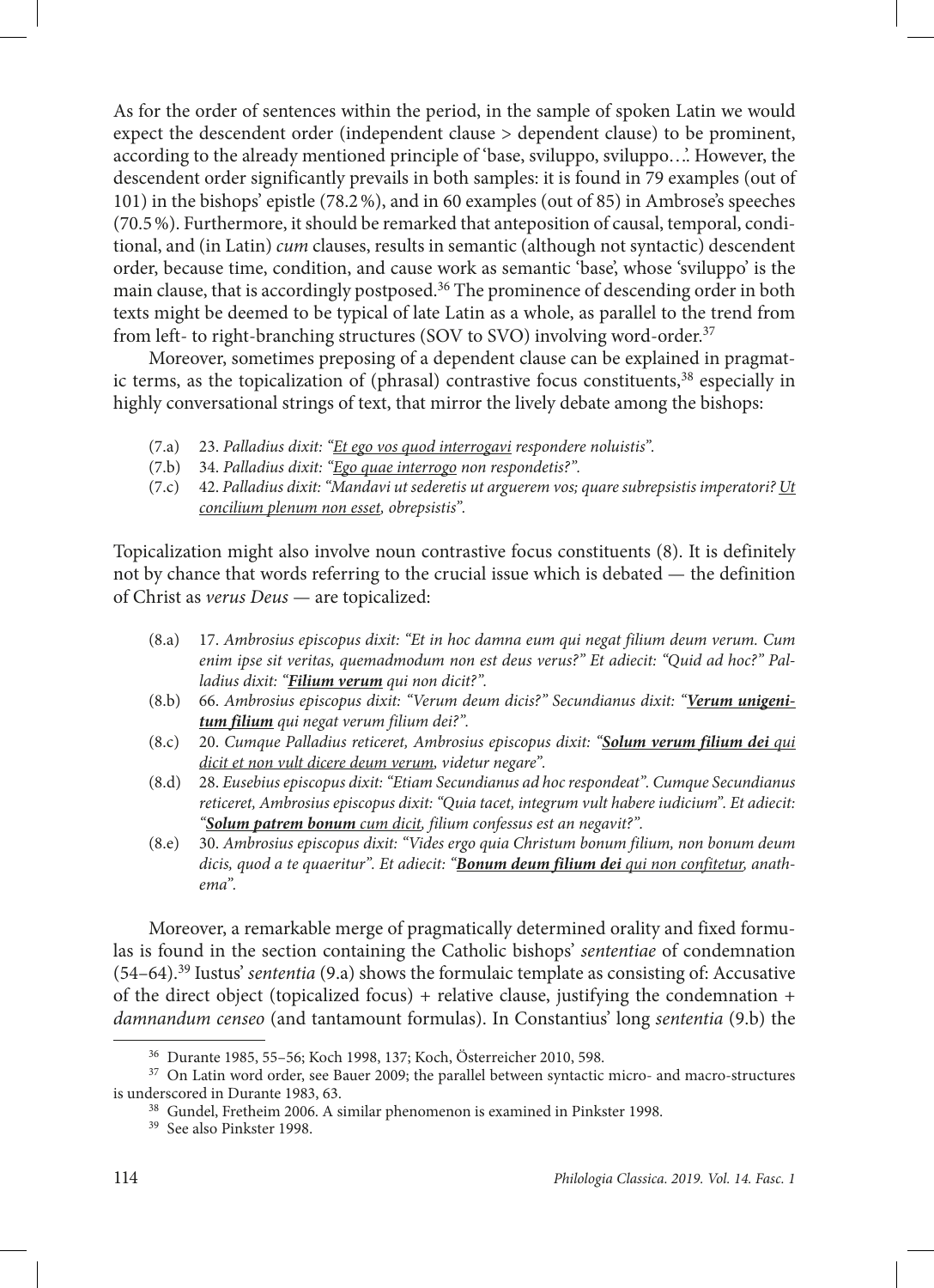direct object is preposed, and the accusative looks hanging until, in the end, the verb comes, governing it. In Amantius' *sententia* (9.c) we find left dislocation of the topicalized focus (*Palladium*), referred to by a co-referential pronoun (*eum*):

- (9.a) 56. *Iustus episcopus dixit: "Palladium, qui blasfemias Arri damnare noluit sed etiam has magis confiteri videtur, censeo ulterius sacerdotem dici non posse"*40.
- (9.b) 55. *Constantius episcopus Arausicus dixit: "Palladium Arri discipulum, cuius impietates iam olim damnatae sunt a patribus nostris in concilio Nicaeno et nunc hodie probatae, cum recenserentur Palladio singulae — non confusus est dicere dei filium a deo patre esse alienum, cum creatura<m> confitetur, cum temporalem dicit, deum verum negat –, in sempiternum censeo esse damnandum".*
- (9.c) 64. *Amantius episcopus Lotevensium dixit: "Palladium qui sectam Arri non destruxit, secundum consacerdotum meorum <sent>e<n>tiam et ego eum condemno".*

As can be easily seen, most of the *sententiae* result from the (more or less oral) reworking of a fixed formula.

In the *Gesta* there is almost no syntactic inconsistency. I could find only one — rather doubtful — example of interrupted sentence in (10):

(10) 11. [on the alleged role of the emperor in preventing the Eastern bishops from coming to Aquileia] *Eusebius episcopus dixit: "Non credimus religiosum imperatorem aliud dixisse quam scripsit. Episcopos iussit convenire, non potuit tibi soli contra rescriptum suum dicere, ut sine orientalibus causa minime diceretur". Palladius dixit: "Si Itali soli iussi sunt convenire…". Evagrius presbyter et legatus dixit: "… Ut ante quattuor dies et ante biduum respondere<s> t<e> adfuturum. Quid ergo exspectabas? Ut dicis, orientalium consortium tuorum sententiam expectandam? Sic debuisti mandare, non promittere conflictum".*

The Arians questioned the authority of the council, as Eastern bishops did not take part. The Catholic Eusebius reasserted the legitimacy of the assembly, notwithstanding the Eastern bishops' absence. I guess that Palladius' response (*Si Itali soli iussi sunt convenire…*) should be read as an interrupted sentence, sounding like: "But, what if only the Italians have been ordered to come…". It is interpreted as an interrogative clause in Zelzer's edition: but the omission of *si* in the two translations based on Zelzer's text betrays a difficulty (Gryson: 'Est-ce que seuls les Italiens ont reçu l'ordre de se réunir?'; Banterle: 'Solo gli Italiani hanno avuto l'ordine di riunirsi?'). Also Evagrius' response has not a straightforward interpretation (*… Ut ante quattuor dies et ante biduum respondere<s> t<e> adfuturum*): "… so that four days ago, and then two days ago, you answered you would be present".41 The passage as it is might reflect faithfully the fragmented *allure* of the dialogue, or must be otherwise corrupted.42 Again, Maximinus' text is less problematic (*SM* 22–23):43 should we think of him as drawing from a better manuscript or as willingly avoiding — i.e. amending — obscurities of the spoken text?

<sup>40</sup> Cf. all the other bishops' condemnation *sententiae*, which follow roughly the same scheme (54–64).

<sup>&</sup>lt;sup>41</sup> Banterle 1988, 356–357 preserves Evagrius' answer as edited by Zelzer 1982, 332; whereas Gryson 1980, 357 amends it (partially based on Maximinus' text: see below, n. 43).

 $42$  See the apparatus ad loc. in Zelzer 1982, 332.<br> $43$  Palladius dixit: "Ergo Itali soli iussi sunt convenire, exclusis eis?". Evagrius presbyter et legatus dixit: "Et ante quattuor dies et ante biduum respondere te adfuturum dixeras. Ergo exspectabas, ut dicis, orien-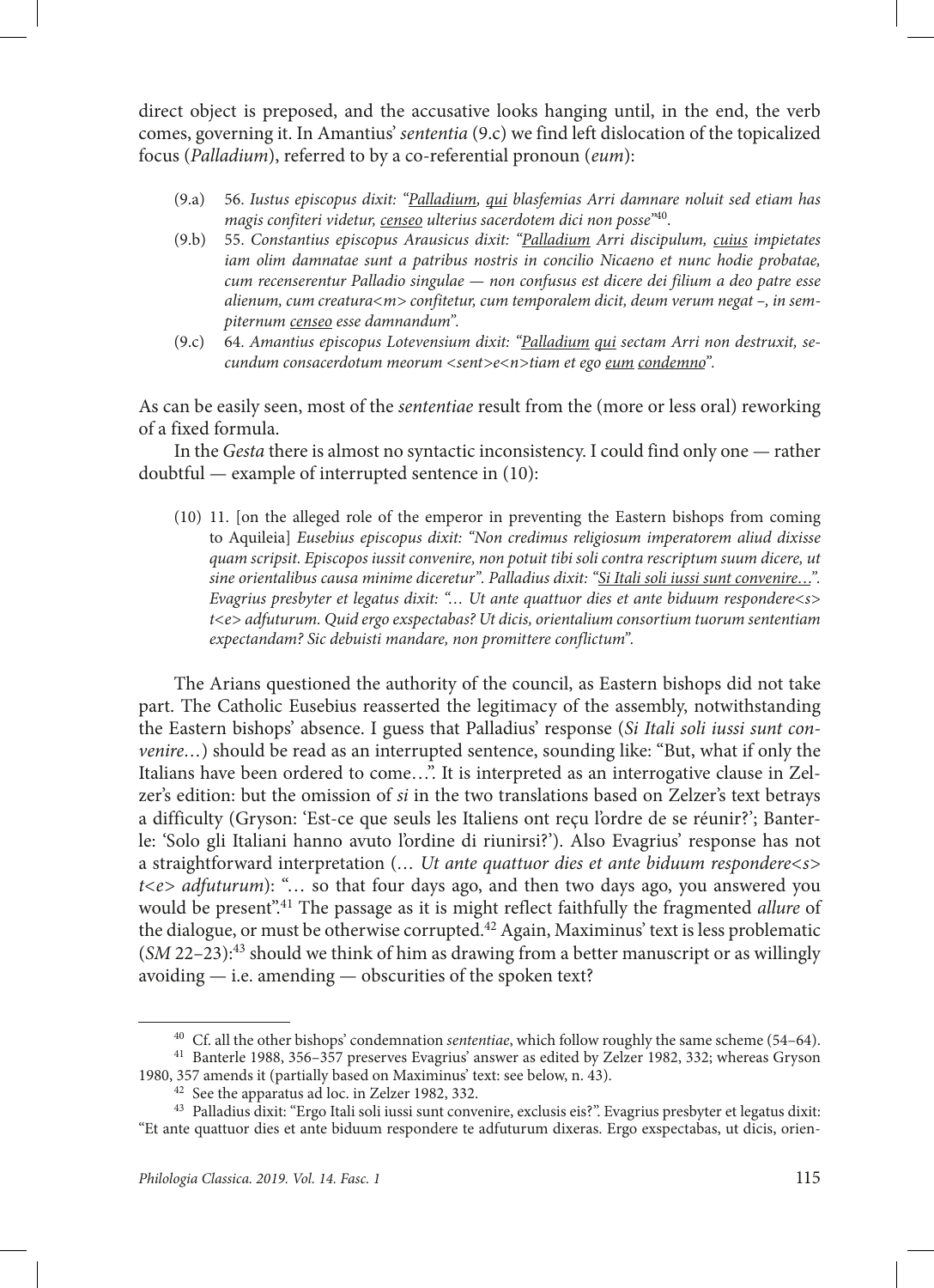## **2.3. The semantic level**

Some further oral elements pertain to the semantic level, where the principles of economy and emotion play a crucial role.

As for economy, many passages reflect a trend to brachylogy. See for instance (11):

- (11.a) 17. *Ambrosius episcopus dixit: "Et in hoc damna eum qui negat filium deum verum. Cum enim ipse sit veritas, quemadmodum non est deus verus?" Et adiecit: "Quid ad hoc?" Palladius dixit: "Filium verum qui non dicit?". Ambrosius episcopus dixit: "Arrius negavit* [scil. *filium deum verum*]".
- (11.b) 25. *Ambrosius episcopus dixit: "Astute et hoc* [scil. *dicis*]*, ut de dei filio nihil exprimas evidenter, et ego dico: Immortalitatem habet dei filius secundum divinitatem, aut nega quia habet immortalitatem".*
- (11.c) 26. *Palladius dixit: "Dicite quod vultis; eius est divinitas immortalis". Ambrosius episcopus dixit: "Cuius* [scil. *est divinitas immortalis*]*? Patris an et fili?".*
- (11.d) 32. *Ambrosius episcopus dixit: "Filius dei deus potens est?" Palladius dixit: "Potens* [scil. *est*]*". Ambrosius episcopus dixit: "Deus bonus est?" Palladius dixit: "Iam dixi filium dei unigenitum esse potentem". Ambrosius episcopus dixit: "*[scil. *Dicis*] *Deum potentem". Palladius dixit: "*[scil. *Dico*] *Filium dei potentem"*.

A lack of lexical innovation is likewise remarkable.<sup>44</sup> This feature can be quantified by calculating the 'Token/type *ratio*' index (= TTR), indicating the proportion between the total number of words and the number of different words (i.e. lexemes) featuring in a text.45 The TTR in *epist.* 2 is expectedly higher than in Ambrose's spoken words:

|          | words | 'different' words | $\%$ TTR |
|----------|-------|-------------------|----------|
| Ambrose  | 936   | 250               | 26.7     |
| epist. 2 | 950   | 359               | 37.78    |

*Table 2.* **The Token/type** *ratio*

But after all, it is remarkable that the TTR is not so high even in *epist.* 2. As a matter of fact, in both texts some technical or paramount words need to be repeated: e.g., in the *Gesta* we have *dicere* (= *confiteri*, "to assert according to the truth"), *respondere* ("to give an answer, defending oneself from an official charge"), or *anathema* (the curse formula). The Christian truth being at issue, both exactness and clearness are needed, which have an impact on lexical choice, as they might discourage from lexical variation. See for instance (12), where the emphasis is on *deus*, as this term embodies the divine prerogative that the Arians deny to Christ:

(12) 57. *Eusebius episcopus Bononiensis dixit: "Quia impietates Arri diabolico stilo conscriptas, quas non licebat nec ad aures admittere, Palladius non solum noluit condemnare sed earum* 

talium consortium tuorum sententiam? Sic debuisti mandare, non promittere conflictum" (Gryson 1980, 222–223).

<sup>44</sup> Cf. Koch 1998, 138.

<sup>45</sup> See also Mari forthcoming. Each lexical item counts for one "word" in absolute terms; each lexeme, together with all its flectional variants, counts for one "different word". Proper nouns, both personal and geographical, and all the biblical quotations have been ruled out.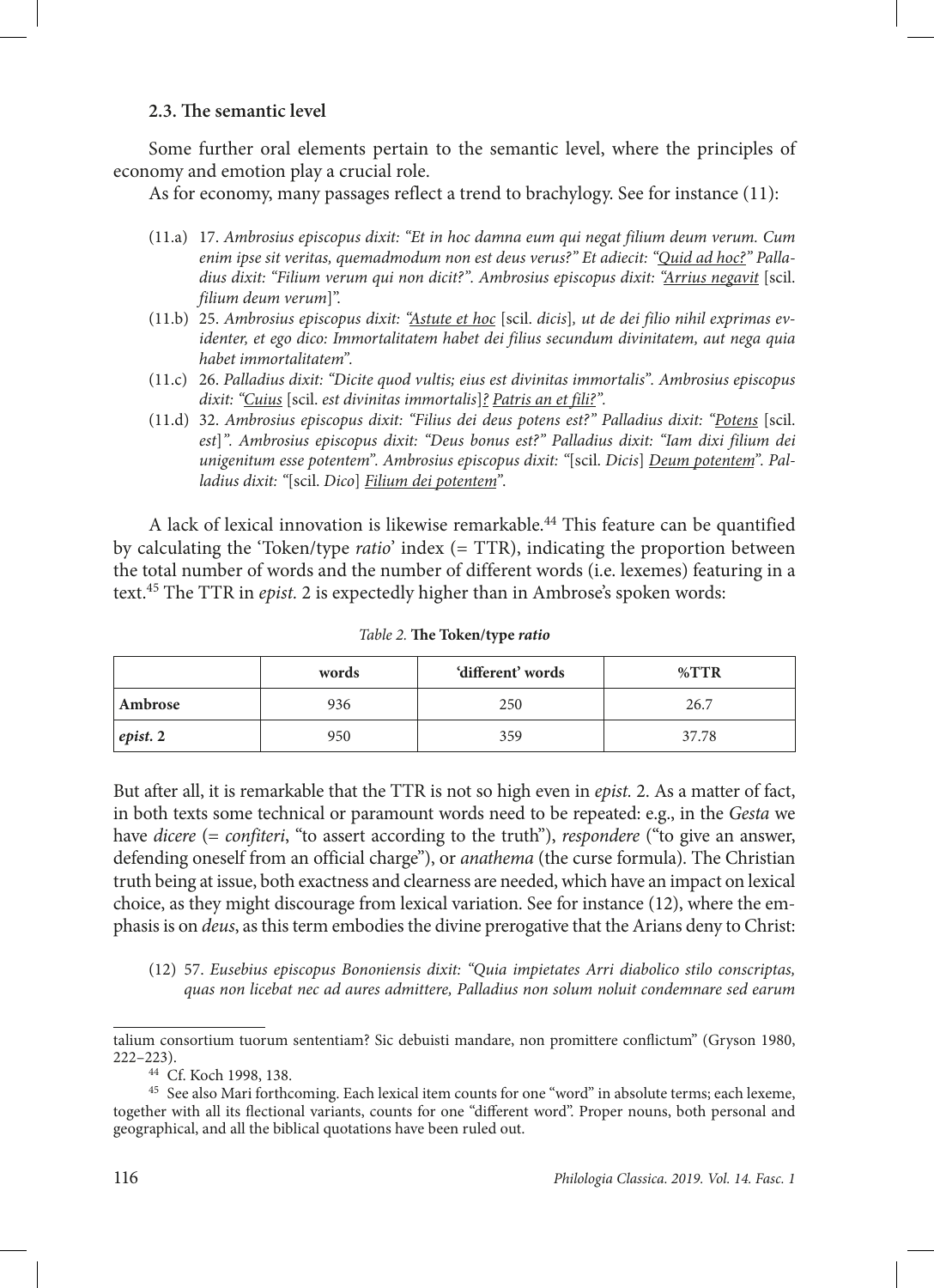*extitit assertor negando filium dei deum verum, deum bonum, deum sapientem, deum sempiternum, hunc a coetu sacerdotali et mea sententia et omnium catholicorum iudicio arbitror iure esse damnatum".*

Among repetitions, I should perhaps single out two lexical 'tics', possibly typical of Ambrose's idiolect: *ergo* — sometimes working as a conclusive adverb, sometimes as a discourse marker<sup>46</sup> — and *ac per hoc* ("and hence"), which in the *Gesta* appears only in Ambrose's spoken words, quite often and rather mechanically:

(13) 5. *"Ecce quod Christianus constituit imperator: Noluit iniuriam facere sacerdotibus, ipsos interpretes constituit episcopos. Ac per hoc quoniam in sacerdotali concilio consedimus, responde ad ea quae tibi proponuntur.* 21. *"Etsi in multis impietatibus deprehensus sit, erubescimus tamen ut videatur qui sacerdotium sibi vindicat a laicis esse damnatus, ac per hoc quoniam et in hoc ipso damnandus est qui laicorum expectat sententiam cum magis de laicis sacerdotes debeant iudicare, iuxta ea quae hodie audivimus Palladium profitentem et iuxta ea quae condemnare noluit, pronuntio illum sacerdotio indignum et carendum*47 *ut in loco eius catholicus ordinetur.* 68. *"In hoc fraudem facis ut non deum verum dicas sed deum unigenitum, ac per hoc dic simpliciter: 'Unigenitus dei filius deus verus'".* 69. *"Et qui hoc non confitetur iure damnatur, ac per hoc saepe <te> convenio licet cavillando negaveris veritatem; non quaero ut tantummodo unigenitum filium dei dicas sed etiam deum verum".* 75. *"Audi qua ratione permoveat nos et impietas et insipientia tua; cum dicis deum verum unigenitum, non deum verum dicis sed verum unigenitum, ac per hoc ut istam adimas quaestionem ita responde: Ex deo vero deus verus est".*

Also the redundant presence of a second *numquid* in (14) might be explained as an oral repetition:

(14) 10. *Palladius dixit: "Dixit mihi: 'Vade', diximus: 'Orientales conventi sunt?' Ait: 'Conventi sunt'. Numquid si orientales non fuissent conventi, numquid nos convenissemus?".*

The second *numquid*, which had been expunged from the text published in the *editio Romana*, 48 should be preserved, as the redundancy is admissible in spoken language. It is noteworthy that *numquid* is omitted also in the *SM* 19.49

Besides economy, the second lexicon-informing trend is emotion, which accounts for the choice of some expressive words:<sup>50</sup>

- (15.a) 15. *Ambrosius episcopus dixit: "Dubitas* [scil. *Arrium*] *damnare post divina iudicia cum crepuerit medius?*
- (15.b) 59. *Limenius episcopus Vercellensis dixit: "Arrianam doctrinam saepe esse damnatam manifestum est et ideo Palladius conventus in hac sancta synodo Aquileiensi quoniam noluit corrigere vel emendare <se> sed magis probavit deprehensibilem et oletavit* [*oletavit*: *editio Romana*, *Maurini*, Gryson; *olitavit*: Zelzer, Banterle] *perfidia quam se publice professus est tenere, habeat sententiam meam: et ego hunc profiteor a consortio sacerdotali esse privatum".*

<sup>46</sup> See above (3). 47 Perhaps to be emended into *curandum*? 48 Cf. apparatus ad loc. in Zelzer 1982, 332.

<sup>49</sup> Numquid si orientales non fuissent conventi nos convenissemus? (Gryson 1980, 222).

<sup>50</sup> See Koch 1998, 140.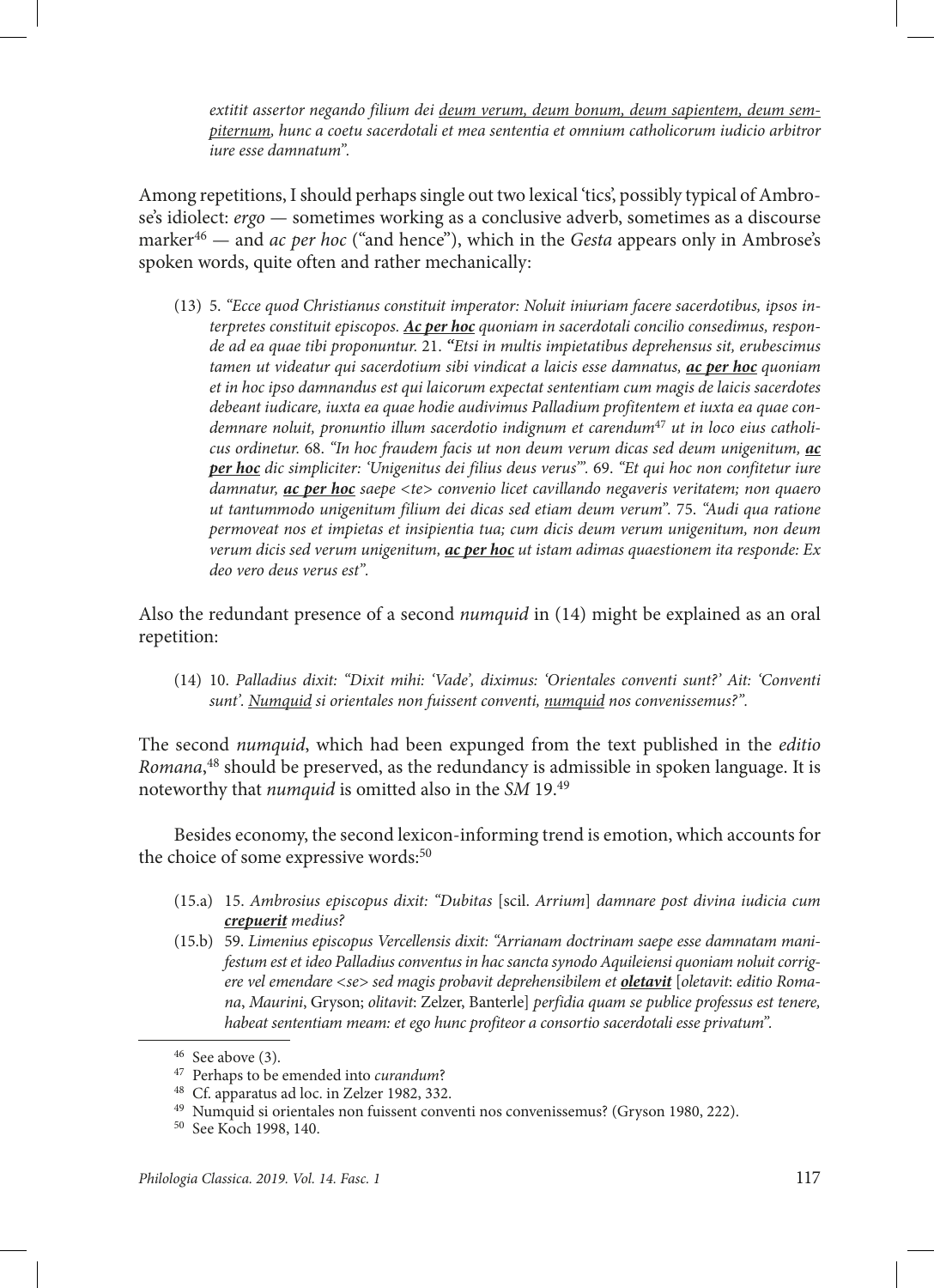*Medius crepuerit* in (15.a) is a strong expression (Gryson: 'il a crevé par le milieu'; Banterle: 'egli è morto squarciato nel mezzo'), evoking Jude's death as referred to in the Acts of the Apostles.<sup>51</sup>

In (15.b) Palladius is said to have defiled (*oleto, -are*, linked to *oleo, -ēre* "to stink") himself with heresy (Gryson: 'il a empesté l'hérésie'; Banterle: 'ha diffuso il fetore dell'empietà'): *oleto* usually refers to physical contamination (of waters), and here is used metaphorically to describe spiritual defilement.52 I read *oletavit* (a *lectio* to be found in the *editio Romana* and in the *Maurini*, preferred also by Gryson) as *olitavit*, supported by the manuscripts, to be connected to an otherwise unattested *olitio, -ōnis*, "bad smell, stink".53 However, both variants have approximately the same meaning, and most importantly result in a lively metaphor.

Last but not least, very often suprasegmental features — voice intonation, etc. — must be added in order to fully understand the text, so that many sentences can only be understood when they are read aloud:

- (16.a) 28. *Palladius dixit: "Legimus: 'Ego sum pastor bonus', et nos negamus?* [of course we would not dare deny Christ's being *bonus*! Gryson: 'Nous lisons: Je suis le bon pasteur, et nous irions le nier?'; Banterle: 'Leggiamo: Io sono il buon pastore, e noi lo negheremo?'] *Quis non dicat bonum dei filium?".*
- (16.b) 31. *Item recitavit* [scil. *epistulam Arrii*]*: "Solum potentem". Ambrosius episcopus dixit: "Potens est filius dei an non?" Palladius dixit: "Qui omnia fecit non est potens, qui omnia fecit minus potest?!"* [of course the one who made everything is powerful! how can you deny that?; Gryson: 'Celui qui a fait toutes choses n'est pas puissant? Celui qui a fait toutes choses ne puet pas grand-chose?'; Banterle: 'Chi ha fatto ogni cosa non è potente, chi ha fatto tutto ha minore potenza?'] *Ambrosius episcopus dixit: "Ergo Arrius male dixit". Et adiecit: "Vel in hoc damnas Arrium?" Palladius dixit: "Unde scio qui sit? Ego pro me respondeo tibi". Ambrosius episcopus dixit: "Filius dei deus potens est?" Palladius dixit: "Potens". Ambrosius episcopus dixit: "Deus bonus est?" Palladius dixit: "Iam dixi filium dei unigenitum esse potentem". Ambrosius episcopus dixit: "Deum potentem". Palladius dixit: "Filium dei potentem".*
- (16.c) 73. *Ambrosius episcopus dixit: "A deo vero deus verus est". Secundianus dixit: "Et cum nomini etiam addis et 'verum', audis qualis in te fides sit, et Christianus es?" Eusebius episcopus dixit: "Qui negavit illum deum verum!? Arrius et Palladius negavit!* [you dare ask: who denied it?! of course there are some who did deny it: Arrius and Palladius did!; Gryson: 'Qui a nié qu'il soit Dieu véritable? Arius et Palladius l'ont nié'; Banterle: 'Chi ha negato che egli sia Dio vero? Lo hanno negato Ario e Palladio'] *Tu si deum verum credis, debes simpliciter designare".*

To reinforce the impression that this text reflects orality, perhaps it is worth noticing that even some historical features of spoken (late) Latin might be singled out, on which I will not dwell here: e.g., "*quod/quia/quoniam*-type clauses" replacing AcI as propositional

<sup>51</sup> Act 1, 18: Et hic quidem possedit agrum de mercede iniquitatis et suspensus crepuit medius et diffusa sunt omnia viscera eius.

<sup>52</sup> ThlL 9/2, 545, 23–29, s.v. oleto, -are. See Frontin. Aquaed. 97, 5–6: In isdem legibus adiectum est ita: "ne quis aquam oletato dolo malo, ubi publice saliet. Si quis oletarit, sestertiorum decem milium multa esto"; at 97, 7 a gloss has entered the text, which — although spurious — might be clarifying: [oletato videtur esse olidam facito].

<sup>53</sup> ThlL 9/2, 563, 74–77, s.v. *olitio*, -*ōnis*. The word might be attested by Sen. *Ep.* 91, 21 (*haec* [scil. *mors*] *malam olitionem habet*), but Seneca's text is doubtful.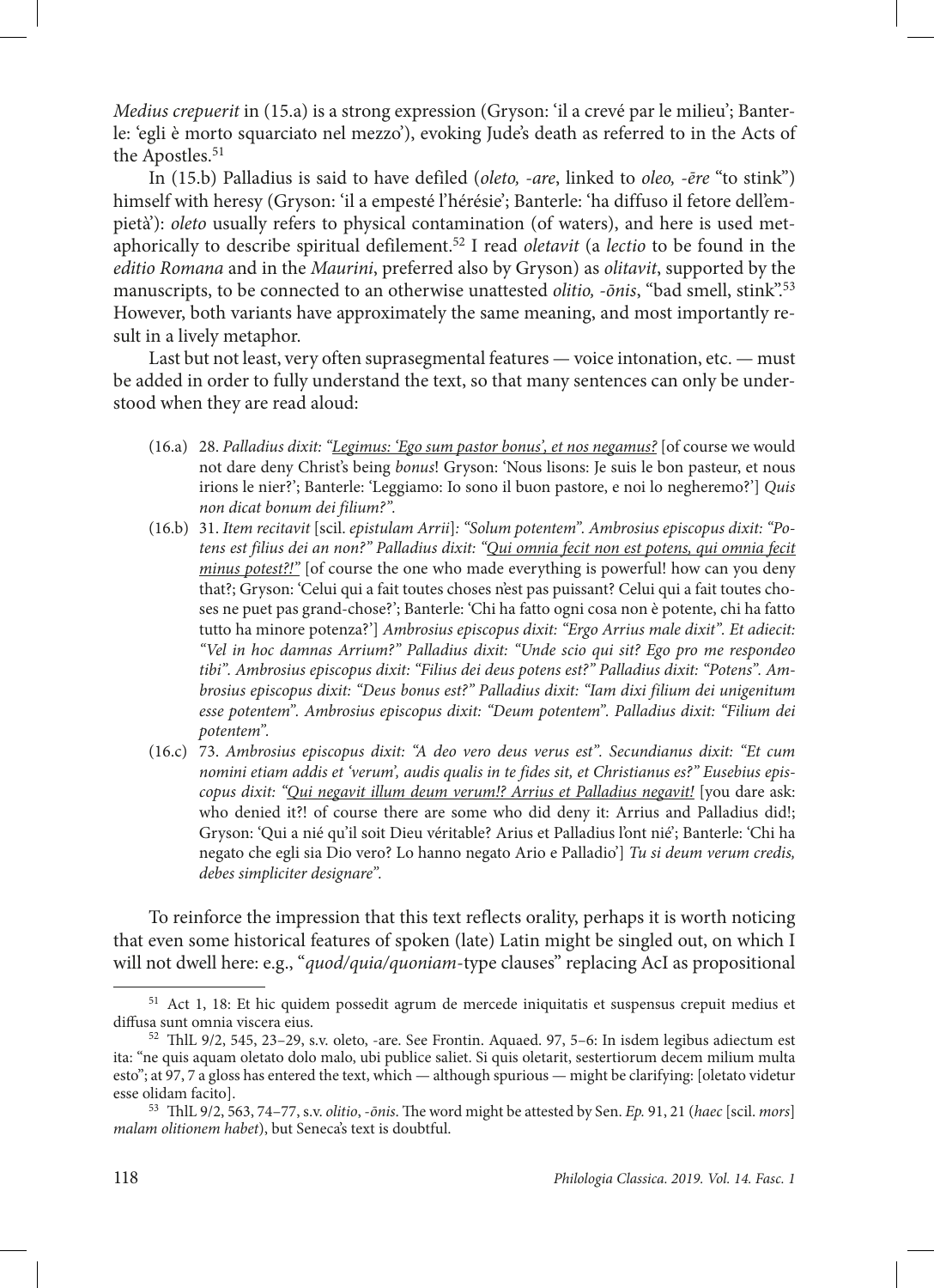objects or subjects;<sup>54</sup> direct interrogative clauses with no interrogative particle;<sup>55</sup> prominence of postposition of infinitive in Verb-Phrases 'auxiliary+infinitive', especially in main clauses, where word order is admittedly less conservative than in subordinate clauses.<sup>56</sup>

### **3. Conclusion**

It is beyond doubt that we cannot assume that shorthand records straightforwardly reflect actual speeches, especially when we consider texts like the *Gesta concilii Aquileiensis*, whose language is formal and formulaic, and whose reports have undergone revision.

Nevertheless, the survey of universal traits of orality still surfacing in the *Gesta* might lead to interesting results. On the *textual-pragmatic level*, as can be expected, only a few discourse structuring particles have escaped revision, which work as markers of opening/closing/turn-taking, or correction. The *syntactic level* turns out to be perhaps more meaningful: prominence of parataxis, and of descendent order (independent clause > dependent clause) in hypotactic constructs, together with pragmatics playing a crucial role. On the *semantic level*, I have remarked brachylogy, lack of lexical innovation (quantified in terms of TTR index), and sometimes an inclination for expressive words. Moreover, in some of the passages suprasegmental features must be added in order to fully understand the text.

To sum up, the *Gesta* enable us to have an insight into a formal register of spoken late Latin, and to allow the voices of the educated bishops gathered in Aquileia to decide the case of Palladius and Secundianus to surface in our imagination.

#### **References**

Adams J.N. *Social Variation and the Latin Language*. Cambridge, Cambridge UP, 2013.

- Atzeri L. *Gesta senatus Romani de Theodosiano publicando. Il Codice Teodosiano e la sua diffusione ufficiale in Occidente*. Berlin, Duncker & Humblot, 2008.
- Banterle G. (ed.) *Sant'Ambrogio*, *Lettere. Lettere fuori collezione. Avvenimenti del concilio di Aquileia*. Milano — Roma, Biblioteca Ambrosiana — Città Nuova, 1988 (SAEMO 21).
- Bauer, B.L.M. Word Order, in: Ph. Baldi, P.Cuzzolin (eds). *New Perspectives on Historical Latin Syntax*, I: *Syntax of the Sentence*. Berlin — New York, De Gruyter, 243–316.
- Callebat L. (ed). *Latin vulgaire Latin tardif IV.*Hildesheim Zürich New York, Olms, 1998.
- De Ste. Croix G.E.M. A Worm's-Eye View of the Greeks and Romans and how they Spoke. Martyr-Acts, Fables and Other Texts. *Latin Teaching* 1984, 36.4, 16*–*30.
- Durante M. *Dal latino all'italiano moderno. Saggio di storia linguistica e culturale*. Bologna, Zanichelli, 1985. Graumann T. Documents, Acts and Archival Habits in Early Christian Church Councils: a Case Study, in:
	- A.Bausi, C.Brockmann, M.Friedrich, S.Kienitz (eds). *Manuscripts and Archives. Comparative Views on Record-Keeping*. Berlin — Boston, De Gruyter, 273*–*294.
- Gryson R. (ed.) *Scolies ariennes sur le Concile d'Aquilée*. Paris, Cerf, 1980 (SCh 267).

<sup>54</sup> In Ambrose's words a rough equivalence between the two constructs is found (AcI:"*quod*-type" = 6:4, i.e. 40% of "*quod-*type" clauses), vs. a clear prominence of AcI in *epist.* 2 (AcI:"*quod*-type" = 16:1, i.e. 5.9% of "*quod*-type" clauses; *quia* occurs only once, to introduce a biblical quotation).

<sup>55</sup> Such as: 12. *"Ergo iuxta epistulam Arri Christus dei filius non est sempiternus?"*; 14. *"Verum deum dicis filium esse dei?"*; 15. *"Dubitas damnare post divina iudicia cum crepuerit medius?"*; 18. *"Verum deum dicis filium esse dei?"*; 65. *"Deum verum dei filium confiteris?*"…

<sup>&</sup>lt;sup>56</sup> In Ambrose's words, we find: Inf+Aux:Aux+Inf = 1:6 (85.7% of postposed Infinitive in main clauses), and Inf+Aux:Aux+Inf = 4:3 (subordinate clauses); in *epist*. 2: Inf+Aux:Aux+Inf = 5:6 (54.5% of postposed Infinitive in main clauses), and Inf+Aux:Acc+Inf = 9:3 (subordinate clauses). On this Verb-Phrase, see Moretti 2018, 3–12.